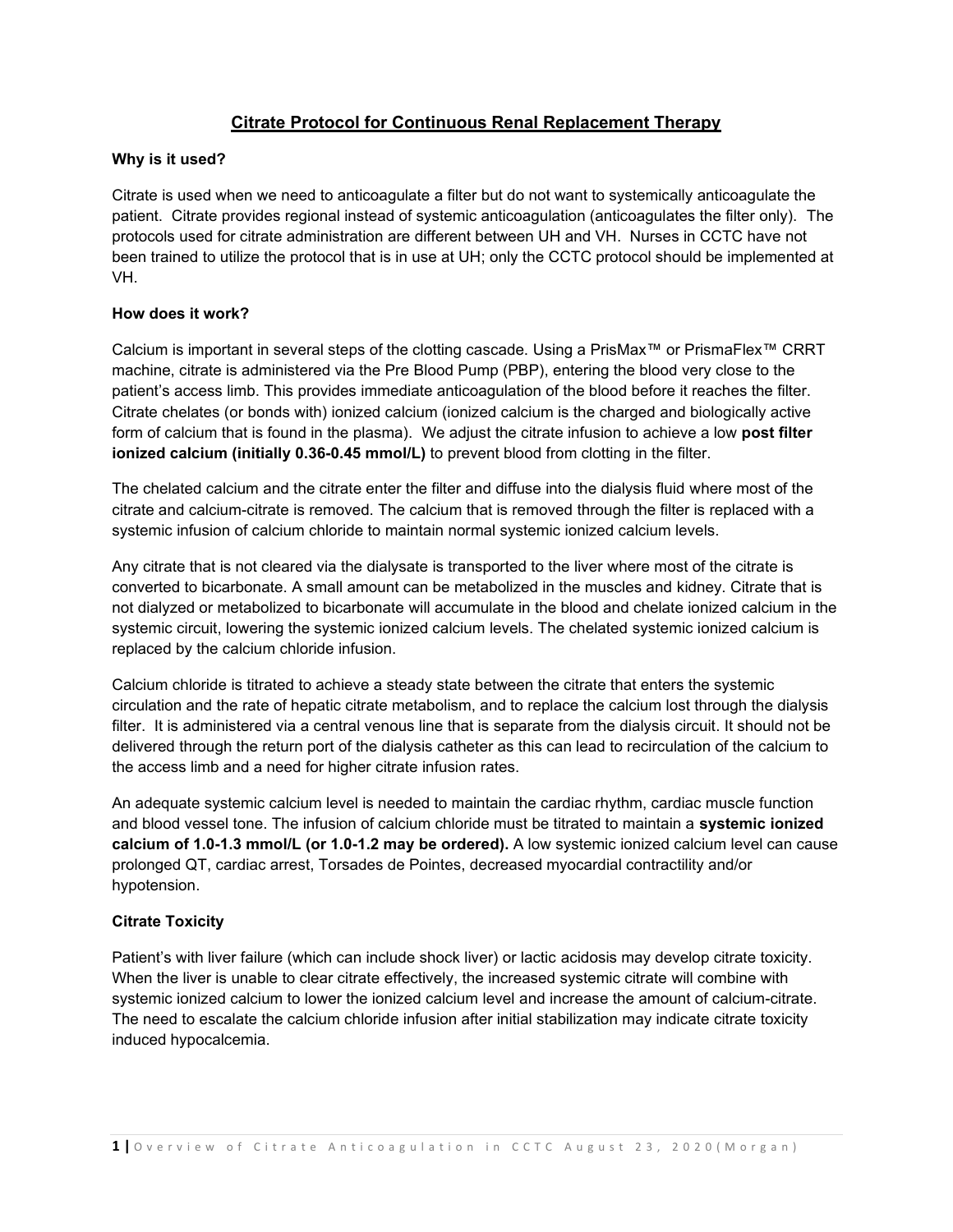The Total Calcium level (measured in the Core Lab) is the total of all calcium, including the ionized, protein bound and calcium-citrate forms.

**Total Calcium** = calcium bound to protein **+** ionized calcium **+** calcium-citrate complex

We don't have the ability to measure the amount of calcium-citrate in the blood. Instead, we look for a rise in the Total Calcium in the absence of a rise in the ionized calcium as an indication that calcium-citrate is accumulating.

An increase in the difference between the Total Calcium and Systemic Ionized Calcium (Total Calcium – Ionized Calcium) during citrate administration suggests citrate toxicity (this is known as an increased calcium gap). A Total Calcium/Ionized Calcium ratio (Total Calcium to Ionized Calcium Ratio) of > 2.5 suggests citrate toxicity.

Liver function tests, bilirubin and Total to Ionized Calcium ratios are measured daily to identify risk factors/signs of citrate toxicity. Escalating requirements for citrate and calcium chloride (particularly in a patient who has been stable at previous rates) is often a sign of developing toxicity. If the patient was previously receiving stable citrate infusion rates and now needs higher doses to maintain post filter ionized calcium targets, consider raising the target to (0.45-0.55 mmol/L) and rule out citrate toxicity.

Other signs of citrate toxicity include metabolic acidosis with an increased Anion Gap (AG) (citrate is an anion) and hemodynamic instability. Hypocalcemia induced bradycardia, QT prolongation or cardiac arrest may occur. If suspected, citrate should be discontinued and any systemic ionized calcium deficit corrected urgently.

Changes to the blood flow rate will change the rate of citrate elimination at the filter. Strive to maintain a steady blood flow rate/monitor the ionized calcium levels following any rate change. The target blood flow should be fixed at 150 ml/min (unless higher rates are required to manage access and return pressures.

# **Electrolyte Abnormalities**

ACD-A Citrate contains 224 mmol/L of sodium, therefore, administration of citrate can cause hypernatremia.

Because citrate that is metabolized by the liver will be converted to bicarbonate, another potential problem is metabolic alkalosis.

The development of hypernatremia and/or metabolic alkalosis is reduced if dialysate fluid is administered (therefore we always run dialysis fluid with normal sodium and bicarbonate concentrations). If dialysis fluid is administered, any increase in the serum sodium or bicarbonate levels above the dialysate level should be removed by diffusion. Serum sodium > 150 mmol/L or serum bicarbonate (from electrolyte panel) > 36 mmol/L should be reported to the physician.

The hourly citrate volume is automatically removed because it is administered via the PBP (the citrate becomes a form of predilution hemofiltration). The Calcium Chloride volume is infused outside of the PrisMax™ and PrismaFlex™ system, therefore, it must be included in the IV intake when calculated net fluid balance.

Because the citrate is administered on the PBP pump, the citrate infusion will automatically stop anytime the machine is stopped for bag changes or due to an alarm that stops the blood pump. This is an important safety feature that prevents inadvertent systemic citrate administration.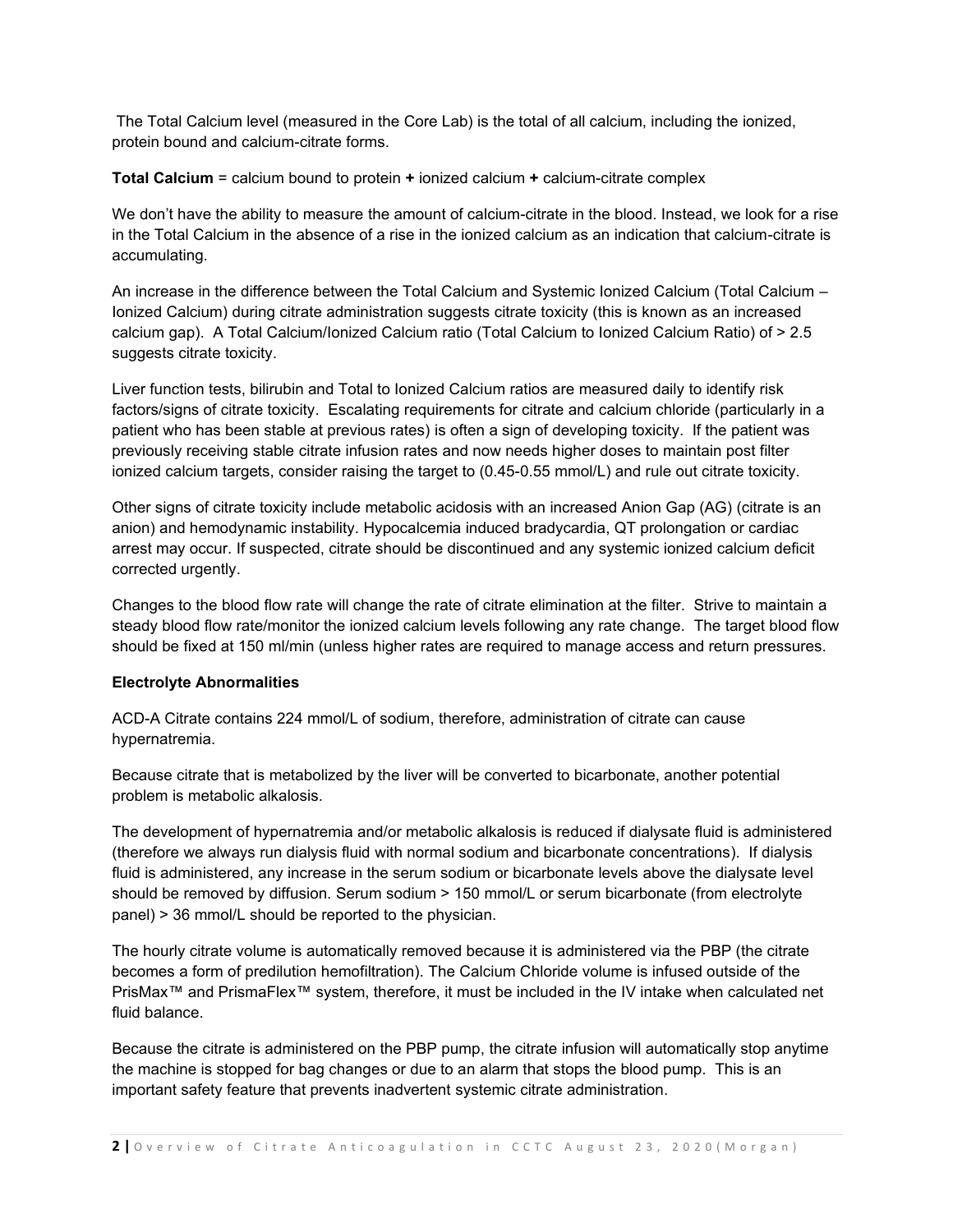## **Dialysate:**

To reduce the amount of citrate required to achieve post filter targets, we use dialysis fluid that does not contain any calcium (Prism0CAL). We generally use 1 L of dialysis fluid per hour.

Potassium must be added to the dialysate solution as Prism0Cal contains **ZERO POTASSIUM.**

## **Hemofiltration (AKA Replacement fluid):**

Since the PBP is used for the delivery of citrate, the only pump available for hemofiltration solution is the replacement pump. Because we must always run some replacement fluid POST filter to prevent clotting in the deaeration chamber, all fluids that are administered via the replacement pump are delivered as POST dilution replacement.

Post dilution does improve clearance by concentrating the blood in the filter to enhance diffusion gradients. This clearance advantage does not usually impact treatment when we predominantly use predilution fluids for our No Anticoagulation or Heparin therapies. The trade-off off when administering post dilution replacement is an increased potential for premature filter clotting due to hemoconcentration. Filter clotting is not usually a concern when using citrate anticoagulation.

Calcium containing solutions could be used for the post filter replacement fluid, which might reduce the calcium chloride infusion requirements. There is a theoretical risk that this might increase the risk for clotting in the return limb of the catheter. We have chosen to use PrismOCAL for both the dialysate and post dilution replacement fluids in order to reduce the risk for error by mixing up the bags.

Rarely, the post replacement fluid may need to be modified with prolonged citrate use to manage hypernatremia or alkalosis if it develops. Although we do not keep a supply of CRRT solutions with lower bicarb concentration in CCTC due to infrequent use, PrismOCAL B 22 may be ordered through HMMS (Calcium, glucose and potassium free with a bicarbonate of 22 mmol/L).

### **Glucose Consideration**

PrismOCAL does not contain glucose. Patients in CCTC will usually be receiving another source of glucose (IV or enteral). Careful blood sugar and insulin monitoring is required when starting or stopping CRRT using PrismOCAL.

For insulin dependent diabetics, use of PrismOCAL may cause dilution and clearance of blood glucose with a misleading normoglycemia. Consider the possibility of DKA if an unexplained anion gap metabolic acidosis develops despite normoglycemia.

### **Summary Administration**

1. If the patient has suspected HITT or heparin allergy, do not prime the filter with heparin. If citrate is being administered with an ST 150 filter or larger, prime the filter with heparin (the patient will not receive a heparin bolus). An ST 150 requires 2 litres of priming solution. The first litre of priming solution contains 5,000 units of heparin. The heparin will bind to the layers in the filter. The second litre of saline removes any heparin solution from the circuit.

Smaller filters that require only a single litre of priming solution should not be primed with heparin if systemic anticoagulation is contraindicated (not generally used in adults)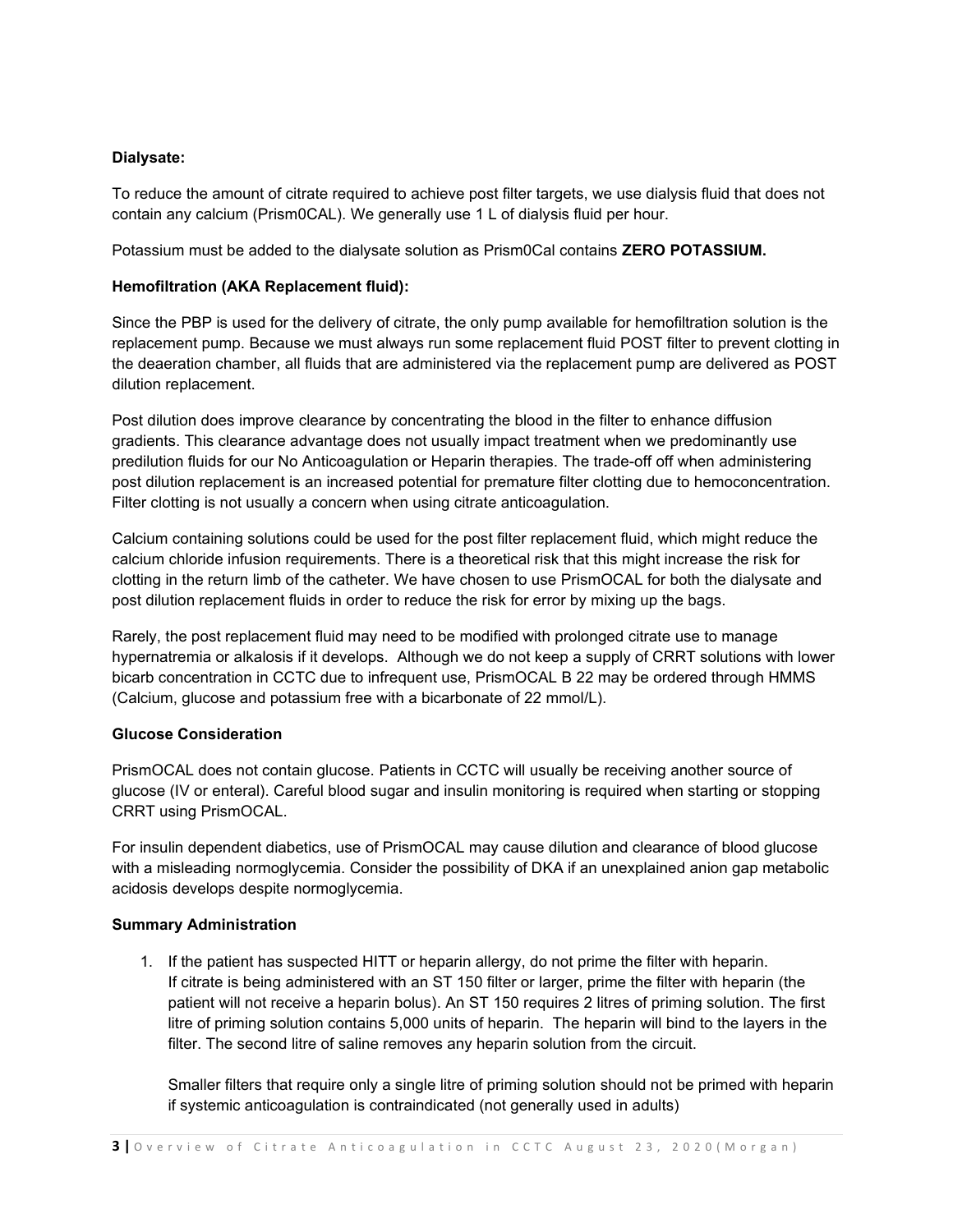- 2. Before starting citrate, measure the systemic (arterial line) ionized calcium and give a bolus of calcium per protocol to begin treatment from a normal baseline.
- 3. Initiate the calcium chloride infusion 15 minutes before starting the treatment to reduce the chance of hypocalcemia.
- 4. We run dialysate to reduce the chance of hypernatremia or metabolic alkalosis and our standard rate is 1L/hour.
- 5. Citrate is always administered on the PBP. This ensures the infusion stops if the pumps are paused, preventing accidental systemic administration of citrate.
- 6. We use a CALCIUM FREE dialysate solution called PrismOCal to reduce the citrate requirements.
- 7. We use PrismOCAL on the replacement pump to reduce the risk of error. It is run as post dilution replacement.
- 8. **PrismOCal is also Potassium free; it is essential that we add potassium to every bag of dialysate fluid.** If a patient is dialyzed against a dialysate with 0 potassium, they could quickly become profoundly hypokalemic. We do not administer dialysate in CCTC with less than 2 mmol/L of potassium.
- 9. Maintain a steady blood flow rate whenever possible to minimize changes to the citrate and calcium chloride requirements. The goal for the blood flow is a fixed 150 ml/min.
- 10. Monitor signs of citrate toxicity and treat low systemic ionized calcium quickly. Risk for toxicity increases with liver failure, shock and low flow states and prolonged use.
- 11. Don't over correct post filter ionized calcium; respond to trends versus a small rise in ionized calcium above target. If the patient begins to require higher doses of citrate, consider increasing the post filter target to 0.45-0.55 mmol/L.
- 12. Citrate Toxicity can develop with prolonged use, shock or liver impairment.

### 13. **Treat Quickly if Citrate Toxicity Suspected:**

- Stop citrate
- Increase dialysis flow rate to clear citrate
- Monitor and treat systemic hypocalcemia quickly

### 14. **Signs and symptoms of Citrate Toxicity:**

 $\circ$  Low systemic ionized calcium and escalating requirements for calcium chloride due to binding of ionized calcium to the surplus citrate.